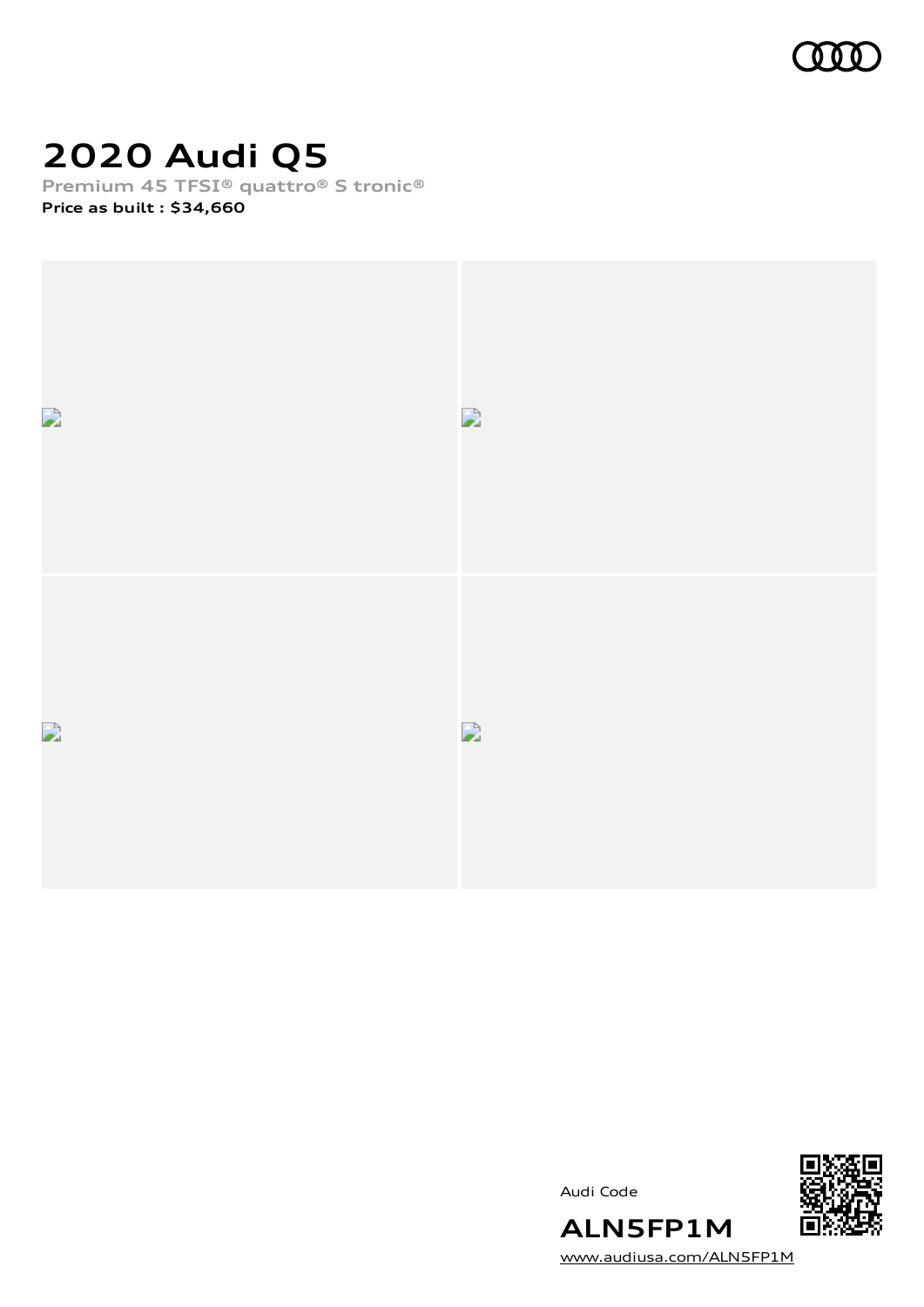# **Summary**

#### **Audi 2020 Audi Q5** Premium 45 TFSI® quattro® S tronic®

**Price as buil[t](#page-8-0)** \$34,660

### **Exterior colour**

Florett Silver metallic

### $\overline{\phantom{a}}$

### **Further Information**

|                 | N٥           |
|-----------------|--------------|
| Mileage         | 33,079 miles |
| Type of vehicle | Used car     |

**Warranty**

#### **Interior colour**

| Seats     | Rock Gray              |
|-----------|------------------------|
| Dashboard | Granite Gray/Rock Gray |
| Carpet    | Granite Gray           |
| Headliner | Gray                   |

#### **Audi Code** ALN5FP1M

**Your configuration on www.audiusa.com** [www.audiusa.com/ALN5FP1M](https://www.audiusa.com/ALN5FP1M)

**Commission number** 208f49d90a0e09af5ebc

### **Technical Specifications**

| Engine type                  | 2.0-liter four-cylinder                       |
|------------------------------|-----------------------------------------------|
| stroke                       | Displacement/Bore and 1,984/82.5 x 92.8 cc/mm |
| Torque                       | 273 lb-ft@rpm                                 |
| Top track speed              | 130 mph mph                                   |
| Acceleration (0 - 60<br>mph) | 5.9 seconds seconds                           |
| Recommended fuel             | Premium                                       |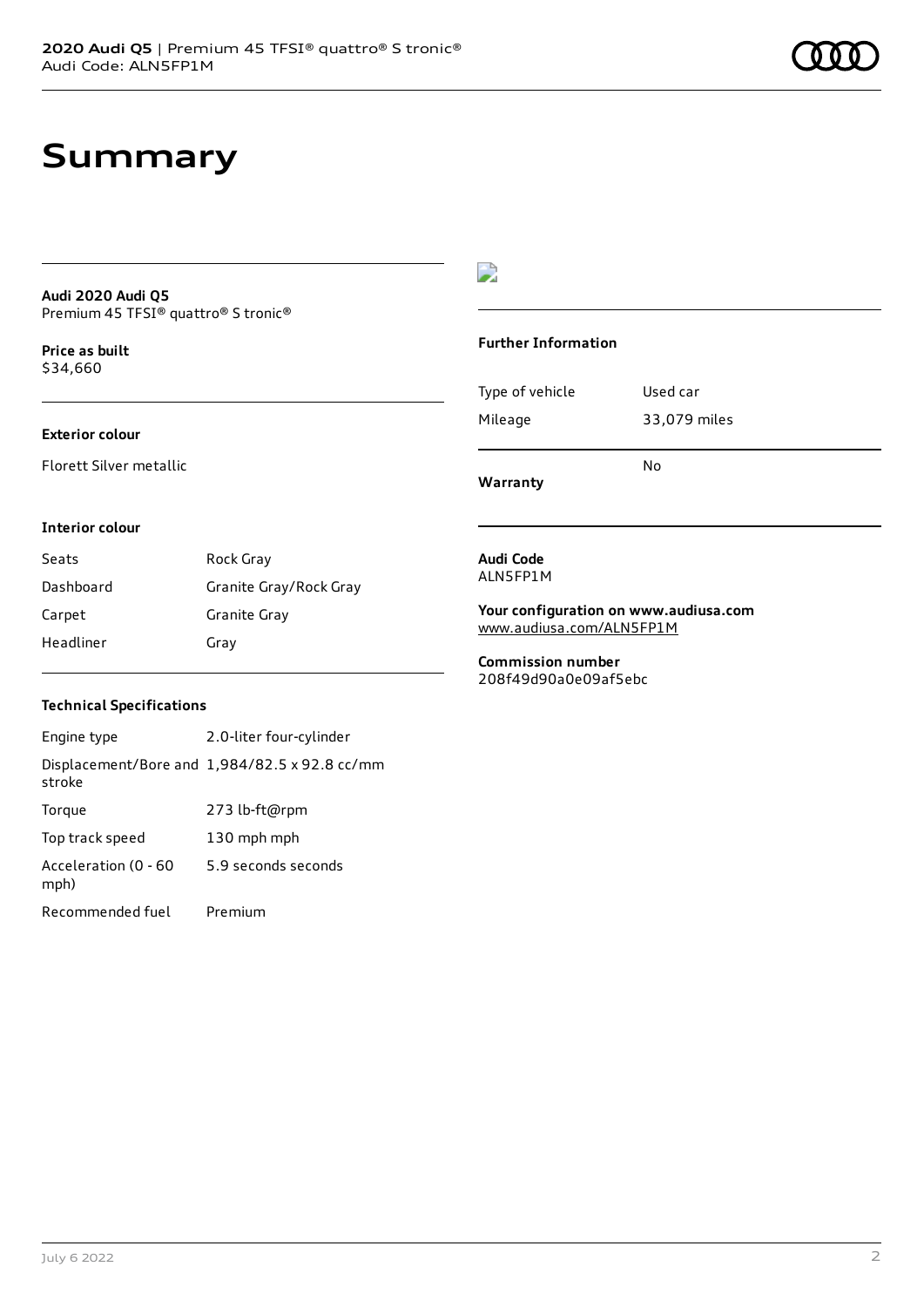

# **Standard features**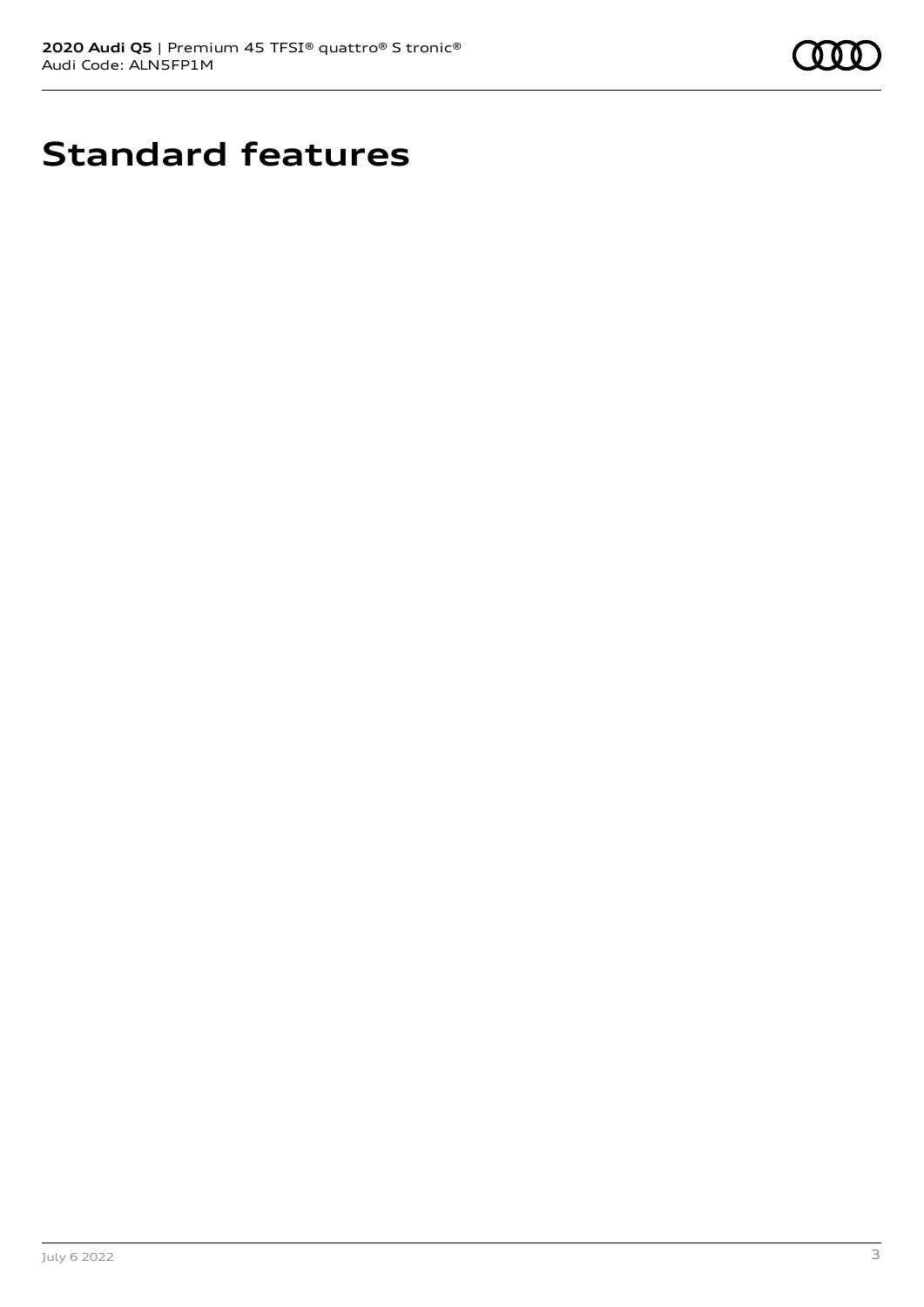# **Dealer remarks**

Certified one owner with Rock Gray w/Leather Seating Surfaces, Audi Advanced Key, Audi Phone Box, Audi Pre Sense Rear, Audi Side Assist, Auto-Dimming Power Folding Exterior Mirrors, Brake assist, Convenience Package, Convenience Plus Package, Driver Seat Memory, Electronic Stability Control, SiriusXM All Access Service, Wheels: 18" 5-Arm-Turbine Design.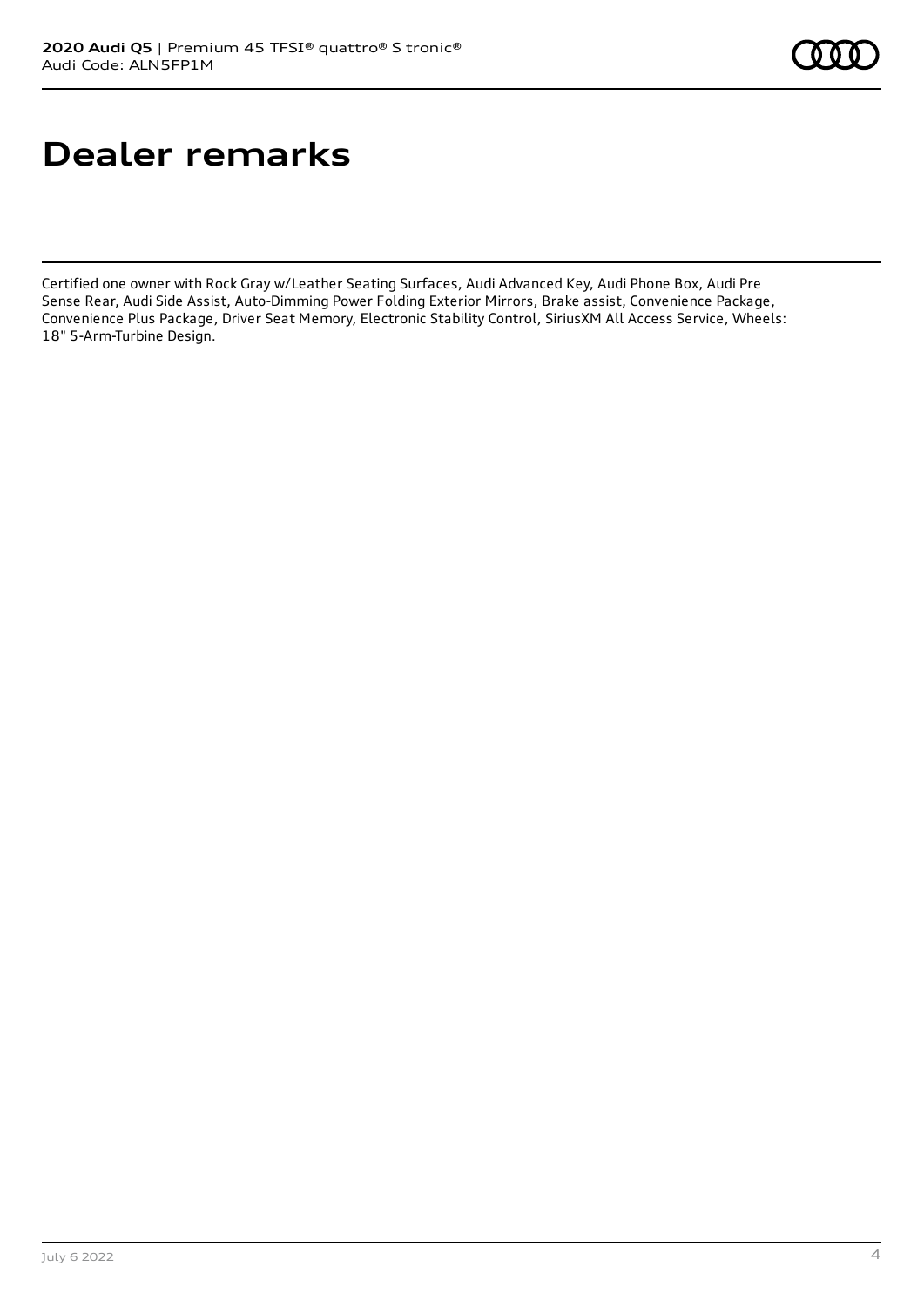technology Transmission Seven-speed S tronic® dual-clutch

automatic transmission

# **Technical Specifications**

### **Engineering | Performance**

| Engine type                                 | 2.0-liter four-cylinder                                      | Steering type                              | Electromechanical power steering                                     |
|---------------------------------------------|--------------------------------------------------------------|--------------------------------------------|----------------------------------------------------------------------|
| Power Level                                 | 45                                                           |                                            | system                                                               |
| Displacement                                | 2.01                                                         | Turning diameter, curb- 38.4 ft<br>to-curb |                                                                      |
| Max. output ps/hp                           | 248 @ rpm                                                    | Steering ratio                             | 15.8:1                                                               |
| Towing capacity                             | 4,400-lb lb                                                  |                                            |                                                                      |
| Torque                                      | 273 lb-ft@rpm                                                | Suspension                                 |                                                                      |
| Valvetrain                                  | 16-valve DOHC with Audi valvelift<br>system                  | Front axle                                 | Five-link front suspension                                           |
| Acceleration (0 - 60<br>mph)                | 5.9 seconds seconds                                          | Rear axle                                  | Five-link rear suspension                                            |
| Engine block                                | Cast-iron                                                    |                                            |                                                                      |
| Induction/fuel injection Turbocharged/TFSI® |                                                              | <b>Brakes</b>                              |                                                                      |
| Cylinder head                               | Aluminum-alloy                                               | Front brakes                               | 13.3 (ventilated disc) in                                            |
| stroke                                      | Displacement/Bore and 1,984/82.5 x 92.8 cc/mm                | Rear brakes                                | 13.0 (ventilated disc) in                                            |
| Top track speed                             | 130 mph mph                                                  | <b>Body</b>                                |                                                                      |
| <b>Electrical system</b>                    |                                                              | Material                                   | Multi-material body construction<br>(steel and aluminum composition) |
| Alternator                                  | 110-150 A                                                    |                                            |                                                                      |
| Battery                                     | 420 A/75 Ah                                                  | <b>Warranty   Maintenance</b>              |                                                                      |
| Transmission   Drivetrain                   |                                                              | Warranty                                   | 4-year/50,000-mile Audi New<br>Vehicle Limited Warranty              |
| Drivetrain type                             | quattro <sup>®</sup> all-wheel drive with ultra <sup>®</sup> |                                            |                                                                      |

**Steering**

### **(1/2)**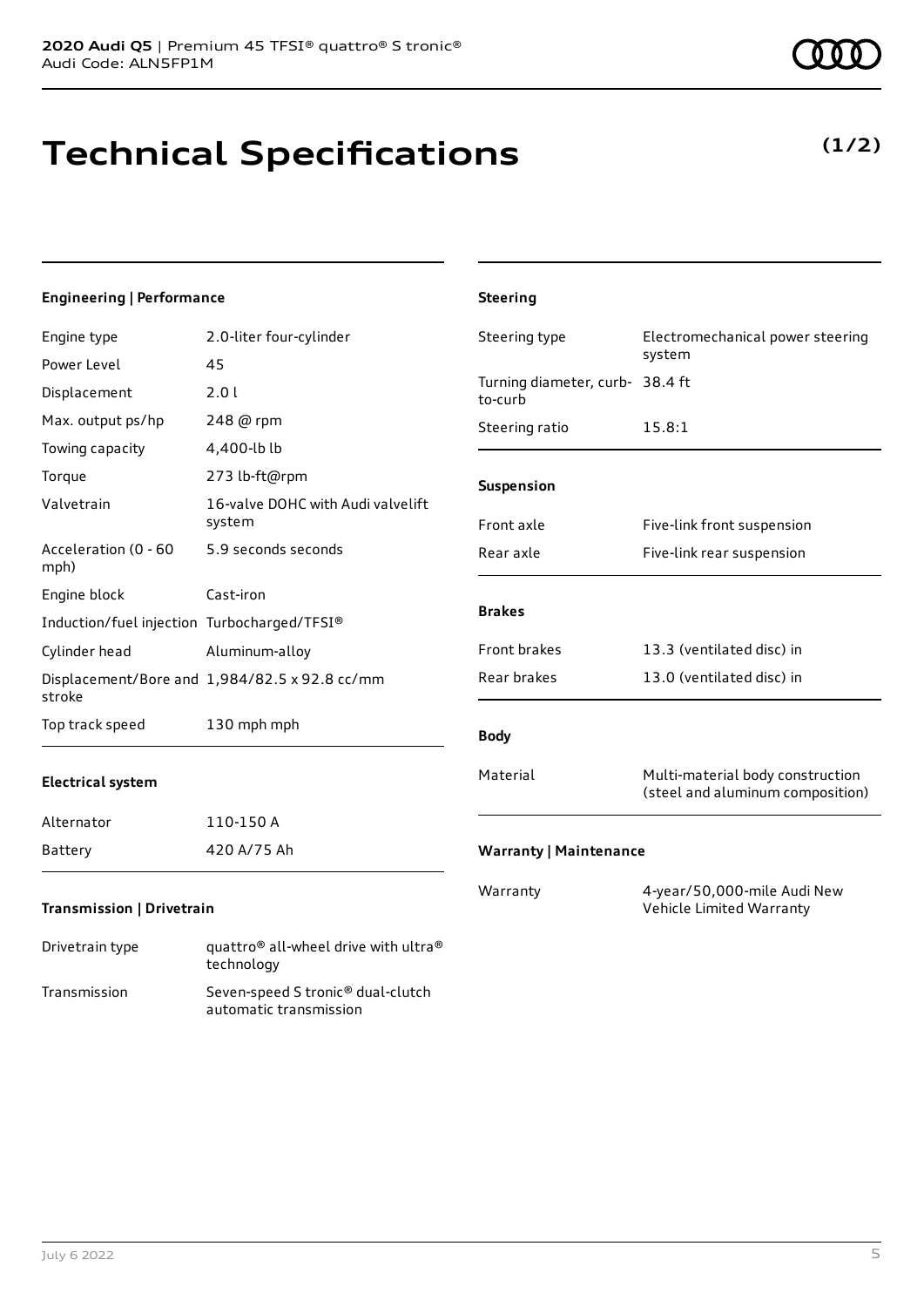# **Technical Specifications**

### **Exterior Measurements**

| Height                           | 65.3 in  |
|----------------------------------|----------|
| Overall width without<br>mirrors | 74.5 in  |
| Length                           | 183.6 in |
| Wheelbase                        | 111.0 in |
| Drag coefficient                 | 0.32 Cw  |
| Overall width with<br>mirrors    | 84 3 in  |
| Track rear                       | 63.3 in  |
| Track front                      | 63.6 in  |
| Curb weight                      | 4045 lb  |
| Ground clearance,<br>loaded      | 8.2 in   |

### **Interior measurements**

| Seating capacity                          | 5                      |
|-------------------------------------------|------------------------|
| Shoulder room, rear                       | 56.5 in                |
| Head room with front<br>sunroof           | 40.2 in                |
| Leg room, rear                            | 37.8 in                |
| Shoulder room, front                      | 57.7 in                |
| Head room with rear<br>sunroof            | 37.7 in                |
| Head room, rear                           | 39.3 in                |
| Leg room, front                           | 41.0 in                |
| Head room, front                          | 41.7 in                |
| Cargo volume, rear<br>seatbacks up/folded | 25.1/53.1 cu ft, cu ft |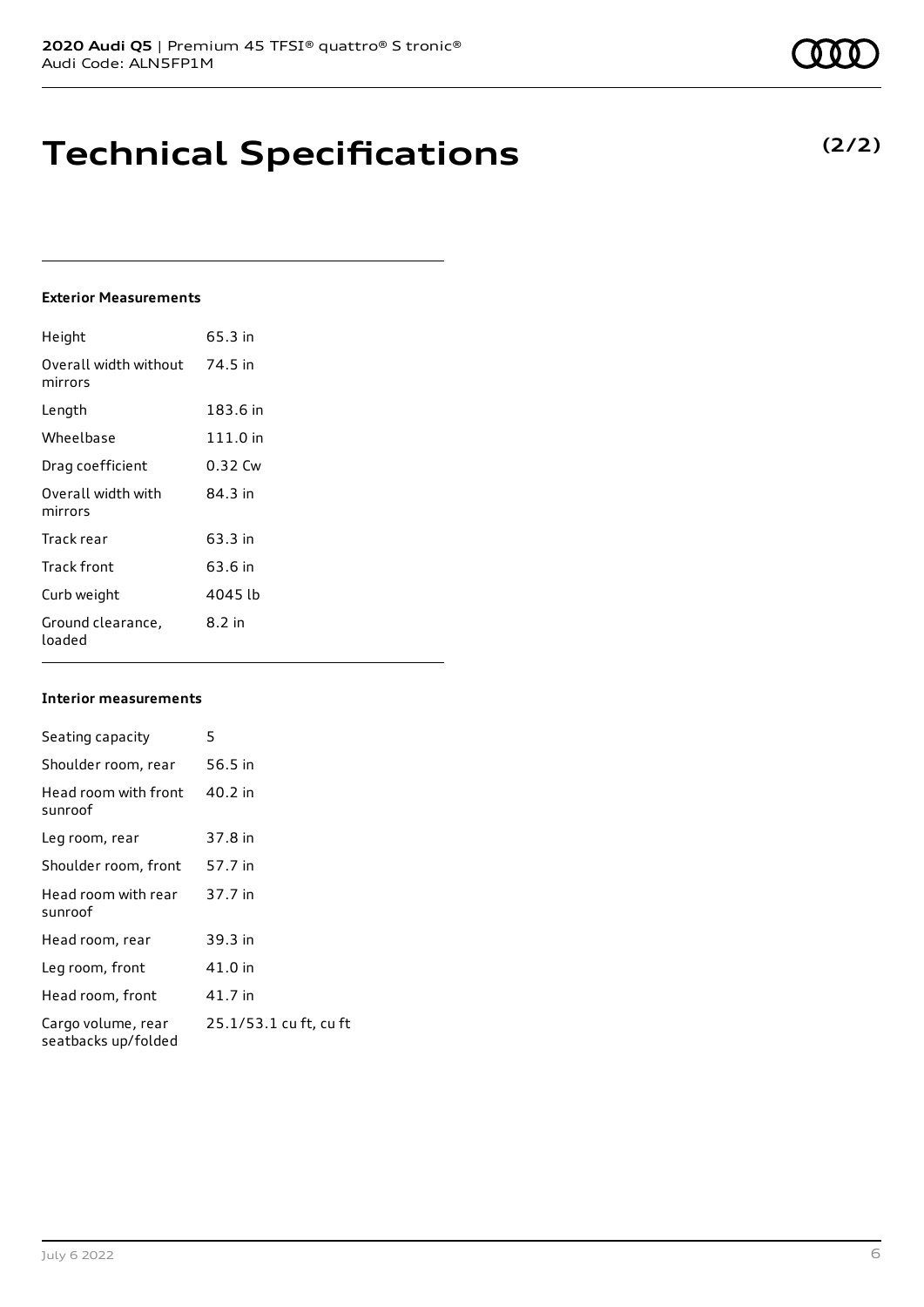### **Consumption- and emission**

### **Consumption by NEDC**

| urban       | 22 mpg |
|-------------|--------|
| extra-urban | 28 mpg |
| combined    | 24 mpg |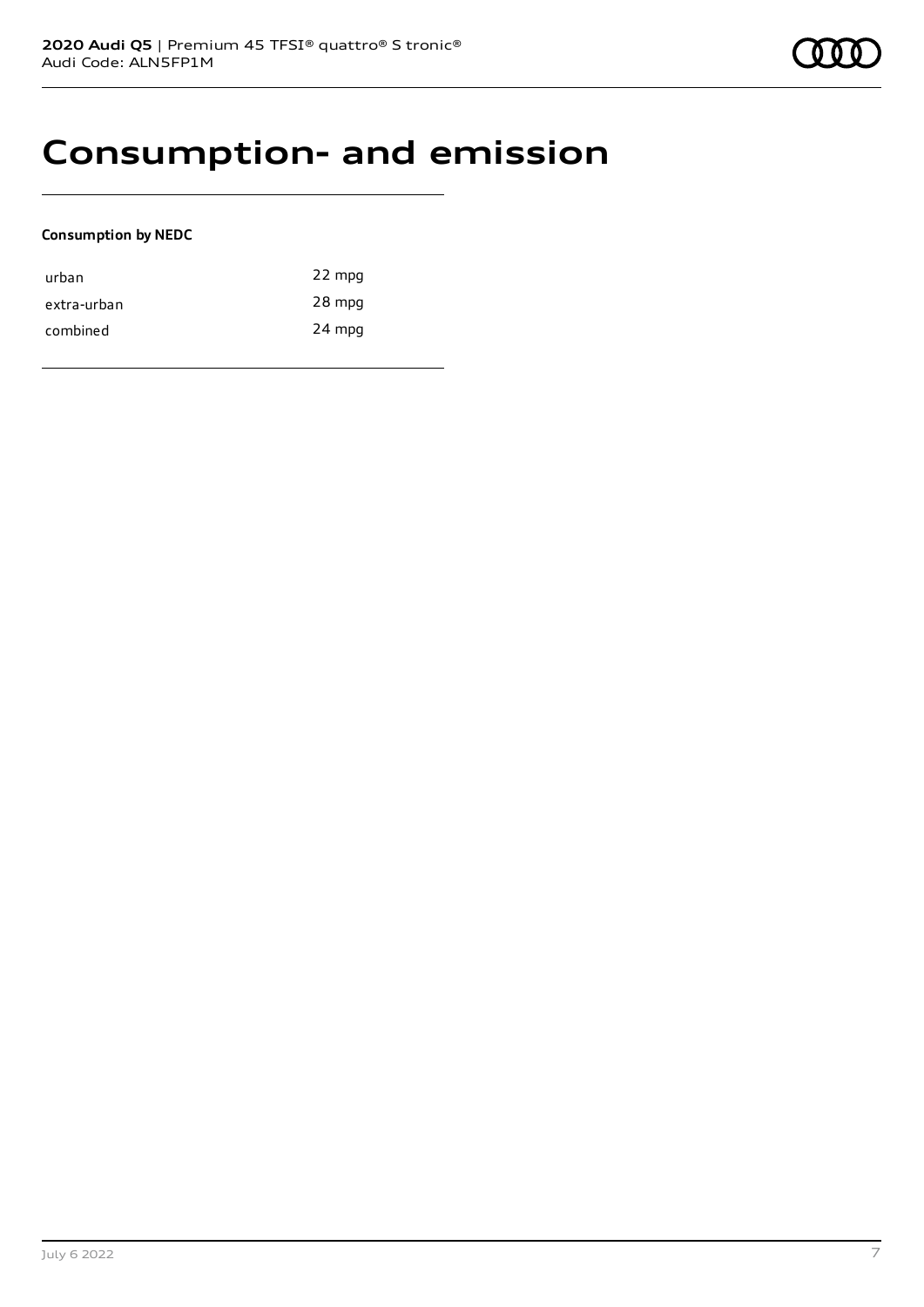

## **Contact**

Dealer **Audi Marin**

700 Francisco Blvd W 94901 San Rafael CA

Phone: 4154604100 FAX: 4154560617

www: [https://www.audimarin.com](https://www.audimarin.com/)